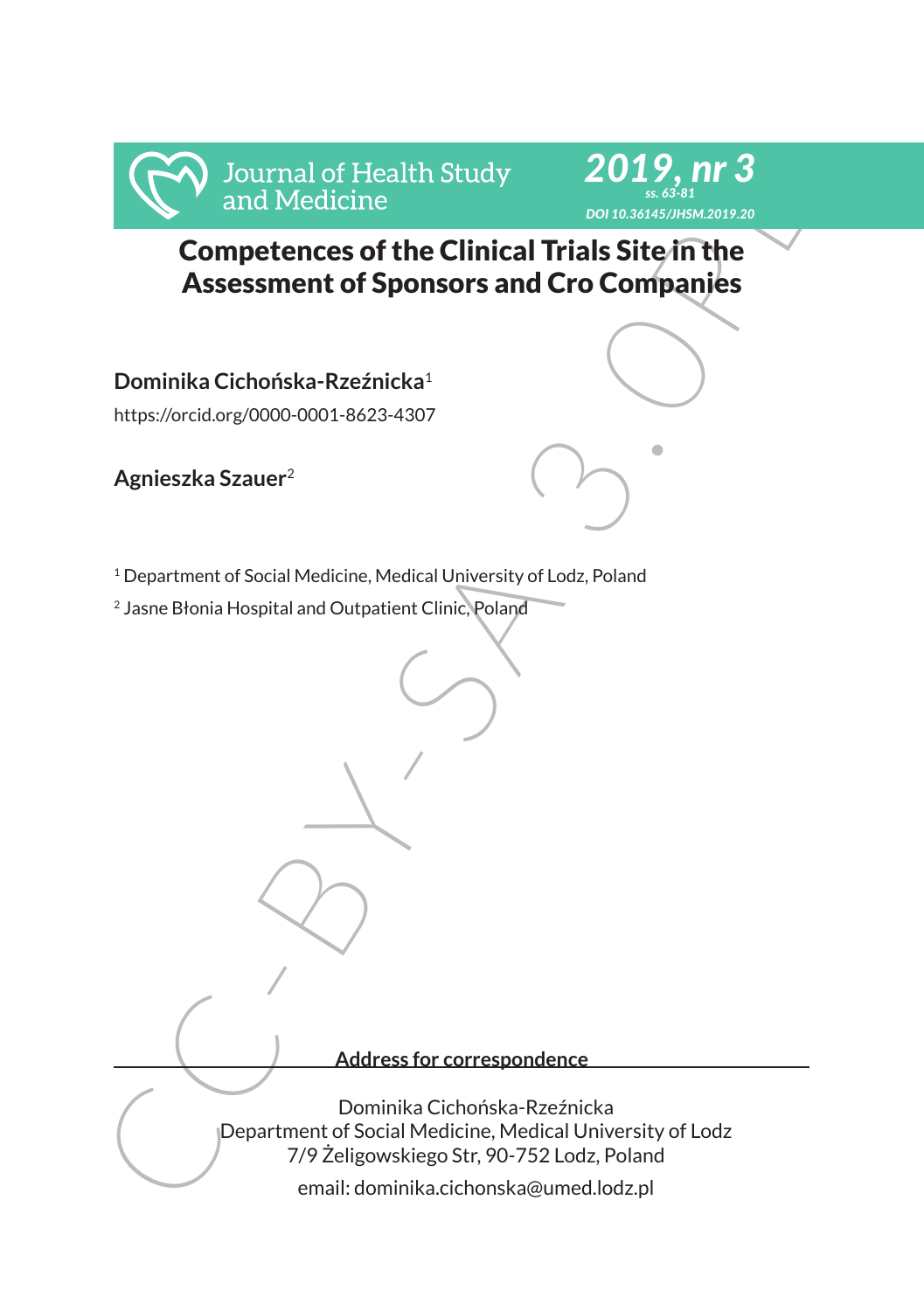#### *Abstract*

*Introduction: The study, the results of which are presented in this article, describes the relationship between the structures of the Clinical Trials Site and representatives of the CRO (Contract Research Organization) and Sponsors.*

*Objectives: The aim of the study is to determine which factors of these relationships have the greatest impact on the positive or negative assessment of the Clinical Trials Site in the opinion of Sponsor and CRO companies.* 

*Material and methods: The study, using a questionnaire, was conducted on a randomly selected sample of 270 clinical trials of Clinical Research Sponsors present on the Polish market, CRO companies and entrepreneurs conducting clinical trials commissioned (freelancers).*

Motival Controllary, the results of which are presented in this divide, de-<br>scribes the relationship between the structures of the Clinical<sup>-</sup>Trials Site and<br>representatives of the CRO (Contract Research Organization and S *Results: Based on the analysis of the survey results and suggestions of people who cooperate with the Clinical Trials Site on a permanent basis, it should be stated that while the Clinical Trials Site is a fairly highly rated health care facility, the main advantage is the qualified medical staff working on modern diagnostic equipment.*

*Conclusions: The analysis of the answers given by 189 respondents clearly showed that the hypothesis about the equal participation of the Site's technological aspects and the education and qualification of staff in relation to the share of aspects of the business approach to the contracting relationship was incorrect.*

*Key words: clinical studies, trials, registries, accounts of centers participating in clinical trials*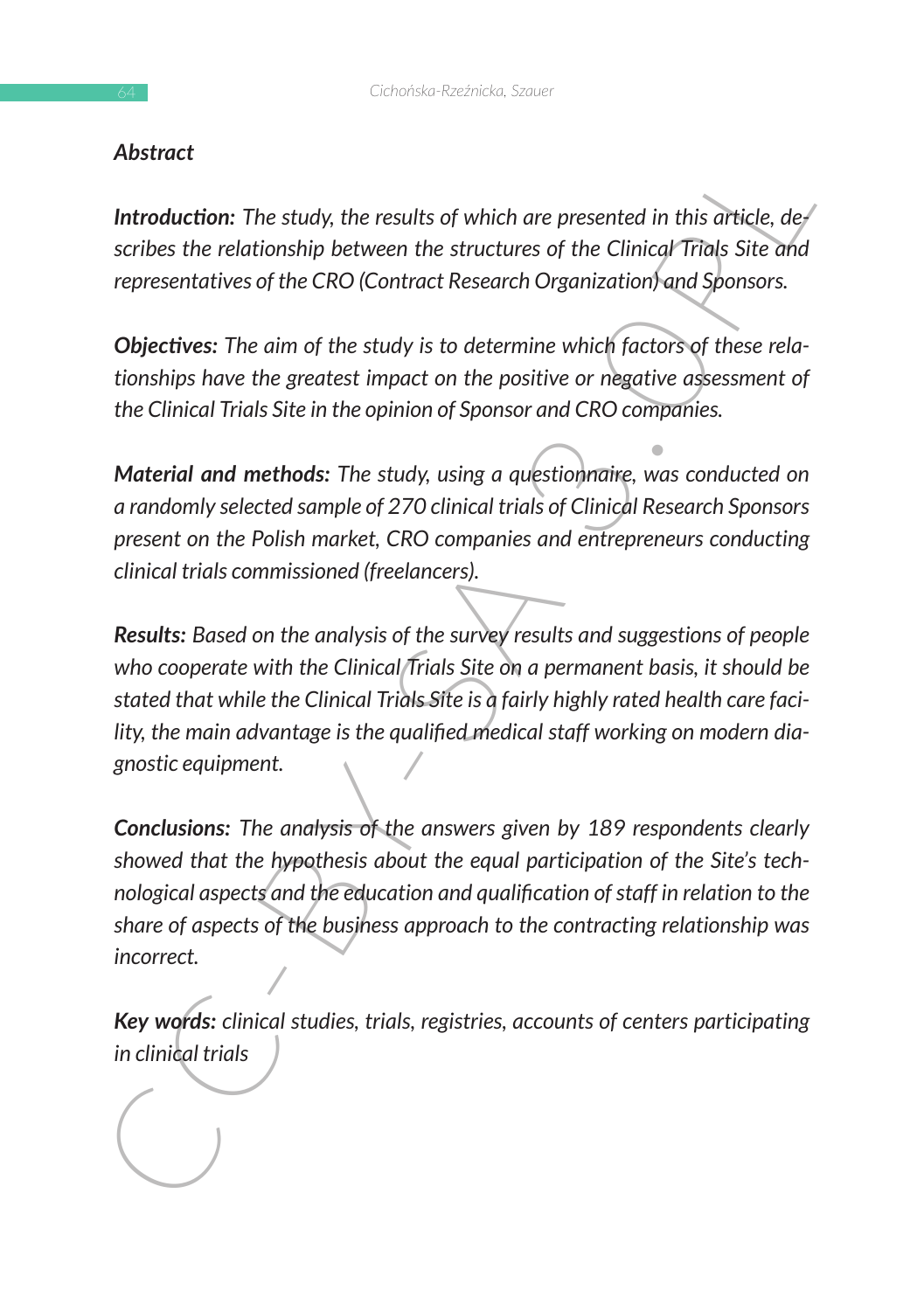#### **Introduction**

Clinical trials are one of the indicators of the efforts to improve human existence on the plane of the most important factor conditioning human life. This work is to assess the importance of relations between the companies commissioning and financing clinical trials and the site where the research is conducted. The results of the study showed whether the innovative approach to pharmaceutical premium innovative approach in contacts between contractors, and rapid adaptation lead to an increase in the relative value of the site and, as a result, increase the possibility of conducting clinical trials.

Introduction<br>
Clinical trials are one of the indicators of the efforts to improve buman<br>
existence on the plane of the most important factor conditioning humán<br>
life. This work is to assess the importance of relations bet According to the Pharmaceutical Law "a clinical trial is any trial involving humans to discover or confirm clinical, pharmacological, including pharmacodynamic, effects of one or more investigated medicinal products, or to identify adverse effects of one or more investigated medicinal products, or tracking the absorption, distribution, metabolism and excretion of one or more investigated medicinal products, with a view to their safety and efficacy" [1]. In this understanding, patient treatment is not the main purpose of the clinical trial, but only one of the options [2]. Participation in a clinical trial is also associated with the risk of the patient not responding to therapy or the risk of deterioration of health. Clinical trials are carried out in particular to determine the therapeutic benefit or lack thereof, to prove the safety and tolerance of the test substance, as well as to objectively observe the safety and efficacy of the medicinal product in a given health situation [3]. The long-term goal is to reduce the cost of treatment and improve the patient's quality of life [4,5]. It happens that the clinical trial is the only method of comparing existing therapy methods to determine the most effective and also the safest treatment regimen [6,7].

Pursuant to the provisions of the Regulation of the European Parliament and of the Council of the European Union, a clinical trial must meet any of the conditions [8]:

the therapeutic strategy is not a standard of clinical practice and the participant's allocation is determined in advance,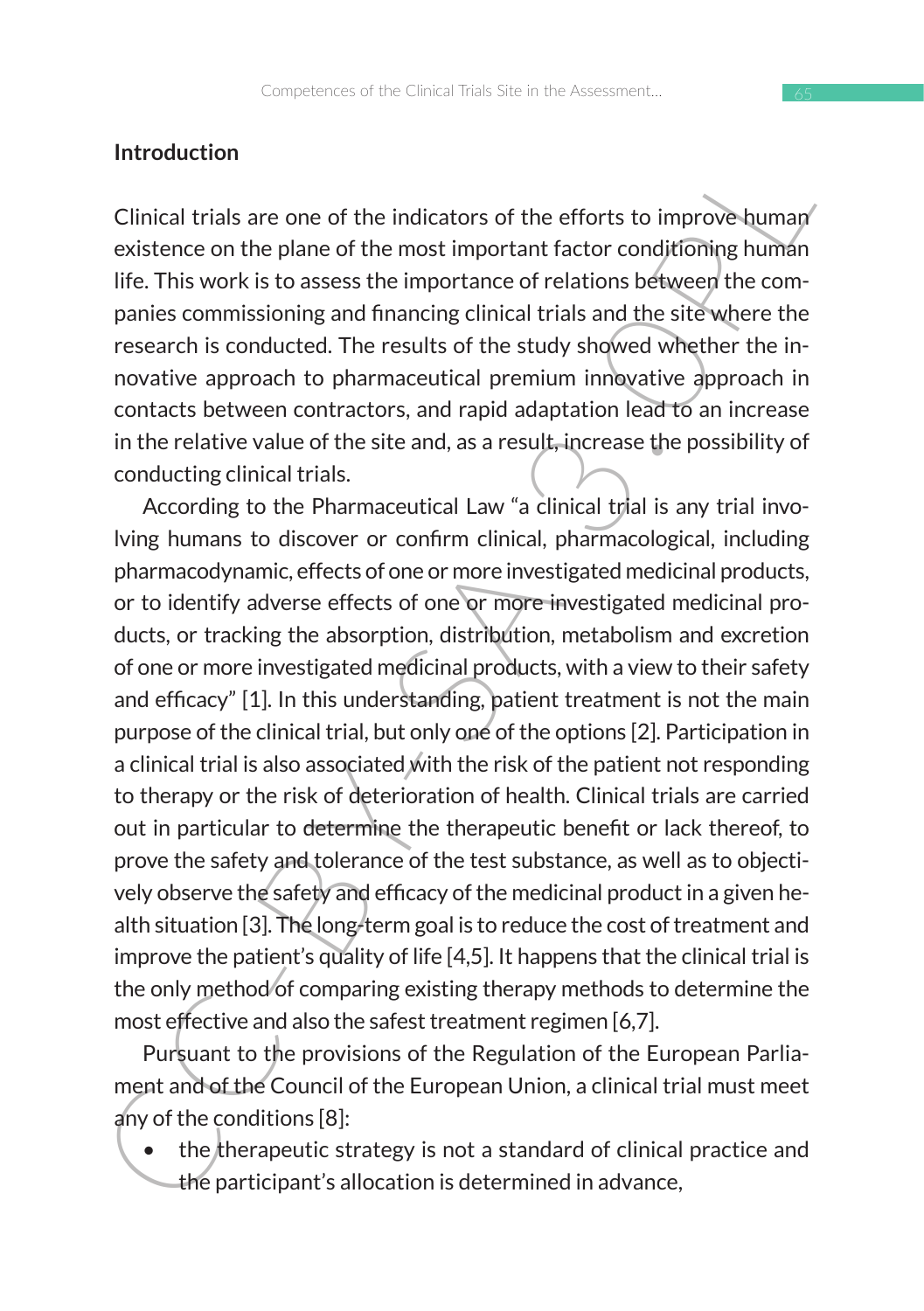- the decision to include a participant in the biomedical study is the same as the decision to prescribe the investigated medicinal product,
- the participant in addition to standard clinical practice is subject to additional diagnostic/monitoring procedures.

The need to conduct clinical trials is explained by the provisions of the Helsinki Declaration, according to which: "Medical progress is based on scientific research, which in the final stages must include research involving humans. (...) The basic goal of medical research conducted with the participation of people is to understand the causes, development and effects of diseases and to improve preventive, diagnostic and therapeutic interventions (methods, procedures and treatment)" [9].

The unitsion of unclous a participant in the unimitation of the same as the decision to prescribe the investigated medicinal<br>product,<br>the same as the decision to prescribe the investigated medicinal<br>product,<br>the tradiction For patients suffering from diseases whose previous treatment, which exhausts all available therapies as standard, has not given results, the clinical trial is the last chance – if not for a complete cure, than a significant improvement in the quality of life, especially in the case of terminal diseases. Clinical trials are one of the most important elements of creating a new drug – over 60% of financial resources on the development of a given drug are the costs of clinical trials [7]. This share is constantly growing, mainly due to the increasingly higher, and thus increasingly more expensive, safety standards for the use of medicinal products and increasingly advanced medical technologies used in modern therapies. Due to demographic, epidemiological and technological prognosis, it should be presumed that this trend will continue [6].

Not only the costs of conducting clinical trials are increasing. With the development of medicine and technology and the growing number of so- -called "civilization diseases" also the number of clinical trials increases at an exponential rate. In the last 19 years, the number of registered trials has increased more than 123 times - Table 1 [10].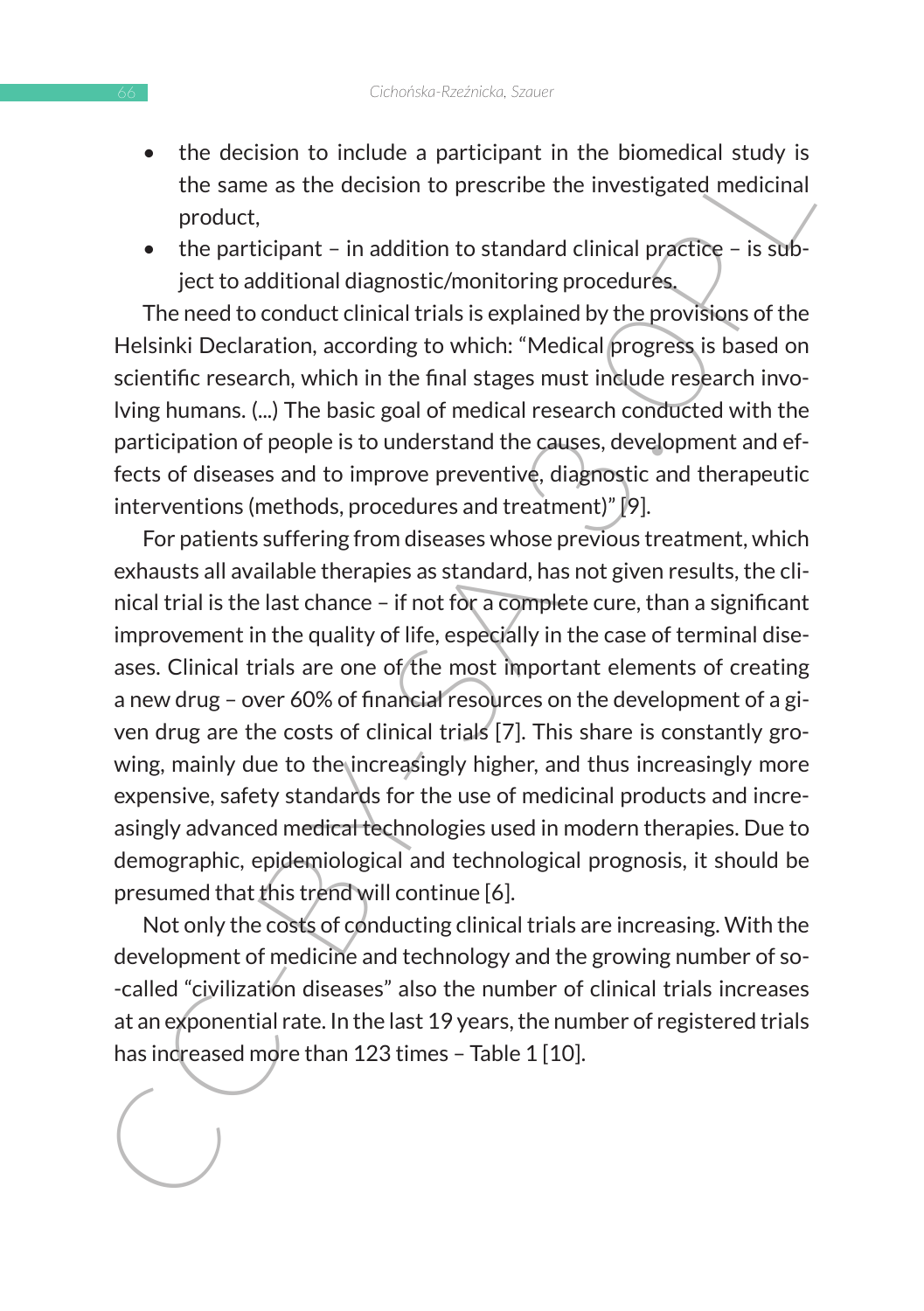| Year:                                                                                                                                                                                                                                                                                                                                                                                                    | Table 1. Number of chilical trials registered in the years 2000-2017<br>Number of clinical trials registered |  |  |  |  |  |  |  |
|----------------------------------------------------------------------------------------------------------------------------------------------------------------------------------------------------------------------------------------------------------------------------------------------------------------------------------------------------------------------------------------------------------|--------------------------------------------------------------------------------------------------------------|--|--|--|--|--|--|--|
| 2000                                                                                                                                                                                                                                                                                                                                                                                                     | 2119                                                                                                         |  |  |  |  |  |  |  |
| 2001                                                                                                                                                                                                                                                                                                                                                                                                     | 3892                                                                                                         |  |  |  |  |  |  |  |
| 2002                                                                                                                                                                                                                                                                                                                                                                                                     | 5270                                                                                                         |  |  |  |  |  |  |  |
| 2003                                                                                                                                                                                                                                                                                                                                                                                                     | 8858                                                                                                         |  |  |  |  |  |  |  |
| 2004                                                                                                                                                                                                                                                                                                                                                                                                     | 12024                                                                                                        |  |  |  |  |  |  |  |
| 2005                                                                                                                                                                                                                                                                                                                                                                                                     | 24824                                                                                                        |  |  |  |  |  |  |  |
| 2006                                                                                                                                                                                                                                                                                                                                                                                                     | 35741                                                                                                        |  |  |  |  |  |  |  |
| 2007                                                                                                                                                                                                                                                                                                                                                                                                     | 48295                                                                                                        |  |  |  |  |  |  |  |
| 2008                                                                                                                                                                                                                                                                                                                                                                                                     | 65868                                                                                                        |  |  |  |  |  |  |  |
| 2009                                                                                                                                                                                                                                                                                                                                                                                                     | 82887                                                                                                        |  |  |  |  |  |  |  |
| 2010                                                                                                                                                                                                                                                                                                                                                                                                     | 100240                                                                                                       |  |  |  |  |  |  |  |
| 2011                                                                                                                                                                                                                                                                                                                                                                                                     | 118063                                                                                                       |  |  |  |  |  |  |  |
| 2012                                                                                                                                                                                                                                                                                                                                                                                                     | 137535                                                                                                       |  |  |  |  |  |  |  |
| 2013                                                                                                                                                                                                                                                                                                                                                                                                     | 157984                                                                                                       |  |  |  |  |  |  |  |
| 2014                                                                                                                                                                                                                                                                                                                                                                                                     | 181306                                                                                                       |  |  |  |  |  |  |  |
| 2015                                                                                                                                                                                                                                                                                                                                                                                                     | 205437                                                                                                       |  |  |  |  |  |  |  |
| 2016                                                                                                                                                                                                                                                                                                                                                                                                     | 233246                                                                                                       |  |  |  |  |  |  |  |
| 2017                                                                                                                                                                                                                                                                                                                                                                                                     | 262446                                                                                                       |  |  |  |  |  |  |  |
| <b>Material and methods</b>                                                                                                                                                                                                                                                                                                                                                                              |                                                                                                              |  |  |  |  |  |  |  |
| The aim of the study, the results of which are presented in this article, is                                                                                                                                                                                                                                                                                                                             |                                                                                                              |  |  |  |  |  |  |  |
| to assess the relationship between the structures of the Clinical Trials<br>Site and representatives of the CRO (Contract Research Organisation)<br>and Sponsors. Particular emphasis was placed on examining which fac-<br>tors of these relationships have the greatest impact on the positive or ne-<br>gative assessment of the Clinical Trials Site in the opinion of Sponsor and<br>CRO companies. |                                                                                                              |  |  |  |  |  |  |  |
| As part of the work, the following research questions were formulated:<br>1. Does the assessment of the Clinical Research Site depend on the<br>territorial scope of the unit conducting the clinical trial?<br>2.<br>Do the soft competences of employees of Clinical Research Si-<br>tes/and additional components manifested during service and                                                       |                                                                                                              |  |  |  |  |  |  |  |

Table 1. Number of clinical trials registered in the years 2000-2017

#### **Material and methods**

- 1. Does the assessment of the Clinical Research Site depend on the territorial scope of the unit conducting the clinical trial?
- 2. Do the soft competences of employees of Clinical Research Sites/and additional components manifested during service and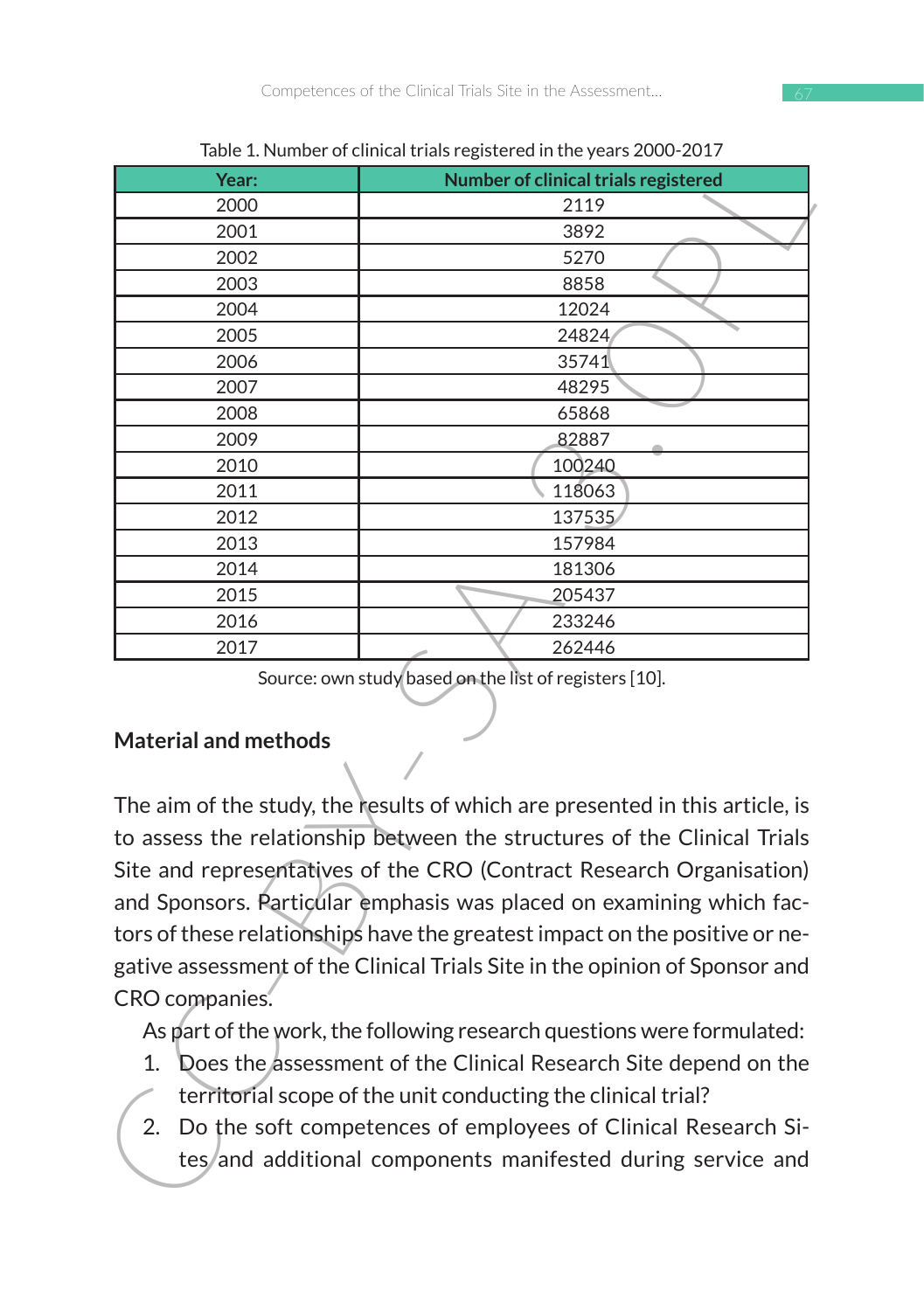availability/contact options have a greater impact on the overall image of the Site among Sponsors/CRO than their substantive knowledge? The study was a survey conducted in  $\mathcal{L}$ 

- 3. How does the Sponsor/CRO assess the Site from the angle of courtesy and personal culture of its employees?
- 4. What is the significance of the availability and readability of information about clinical trials and the Site itself (its strengths and weaknesses) in this assessment?  $\alpha$ <sub>NII</sub>C33C3) III GII3  $\alpha$ 33C33IIICIIL:
- 5. Which of the elements qualifications of the medical staff or availability of the latest diagnostic technologies – is more important in the Site's assessment?  $\frac{1}{2}$ ,  $\frac{1}{2}$

availability contract options have a greater millactic on the exertain<br>
image of the Site among Sponsors/CRO than their substantive<br>
knowledge?<br>
3. How does the Sponsor/CRO assess the Site from the amgle of co-<br>
urtesy an The tool used in the study was a survey conducted in October 2018 – February 2019 among randomly selected 270<sup>1</sup> Clinical Research Sponsors, CRO companies and entrepreneurs present on the Polish clinical trials market conducting commissioned clinical trials (freelancers). The study was conducted by e-mail (162 questionnaires were distributed this way), on paper (92 questionnaires were distributed this way) and by telephone interview (interviews were conducted for 14 questionnaires). A feedback response was obtained from 189 respondents, achieving a 70% response rate.  $I$  the case of units operation internationally of  $\mathcal{I}$ 

$$
n = \frac{N(Z^2 \times P(1-P))}{N \times e^2 + Z^2 \times P(1-P)}
$$

respondents gave the Site an overall rating of 4 (on a scale of 1-5, where 1 is the lowest and 5

where:

*n* – sample size (assumed was 2878 - the number of business registered in Poland with 72.19.2 PKD with 72.19.2 PKDD with 72.19.2 PKDD with 72.19.2 PKDD with 72.19.2 PKDD with 72.19.2 PKDD with 72.19.2 PKDD with 72.19.2 PK

*N* – population size (assumed was 2878 – the number of business entities registered in Poland with 72.19.Z PKD subclass)

*Z* – confidence level value in the normal distribution for the assumed significance level: 1.96  $P(A|\theta|s)$ 

> *P* – he predicted size of the population fraction (it was assumed that about 20% of all enterprises with 72.19.Z PKD subclass carry out clinical trials, by type of research in individual branches of the subclass)

*e* – standard estimation error of 5%

<sup>&</sup>lt;sup>1</sup> The sample size (262 representatives of the population) was calculated according to the formula:  $1$  formula: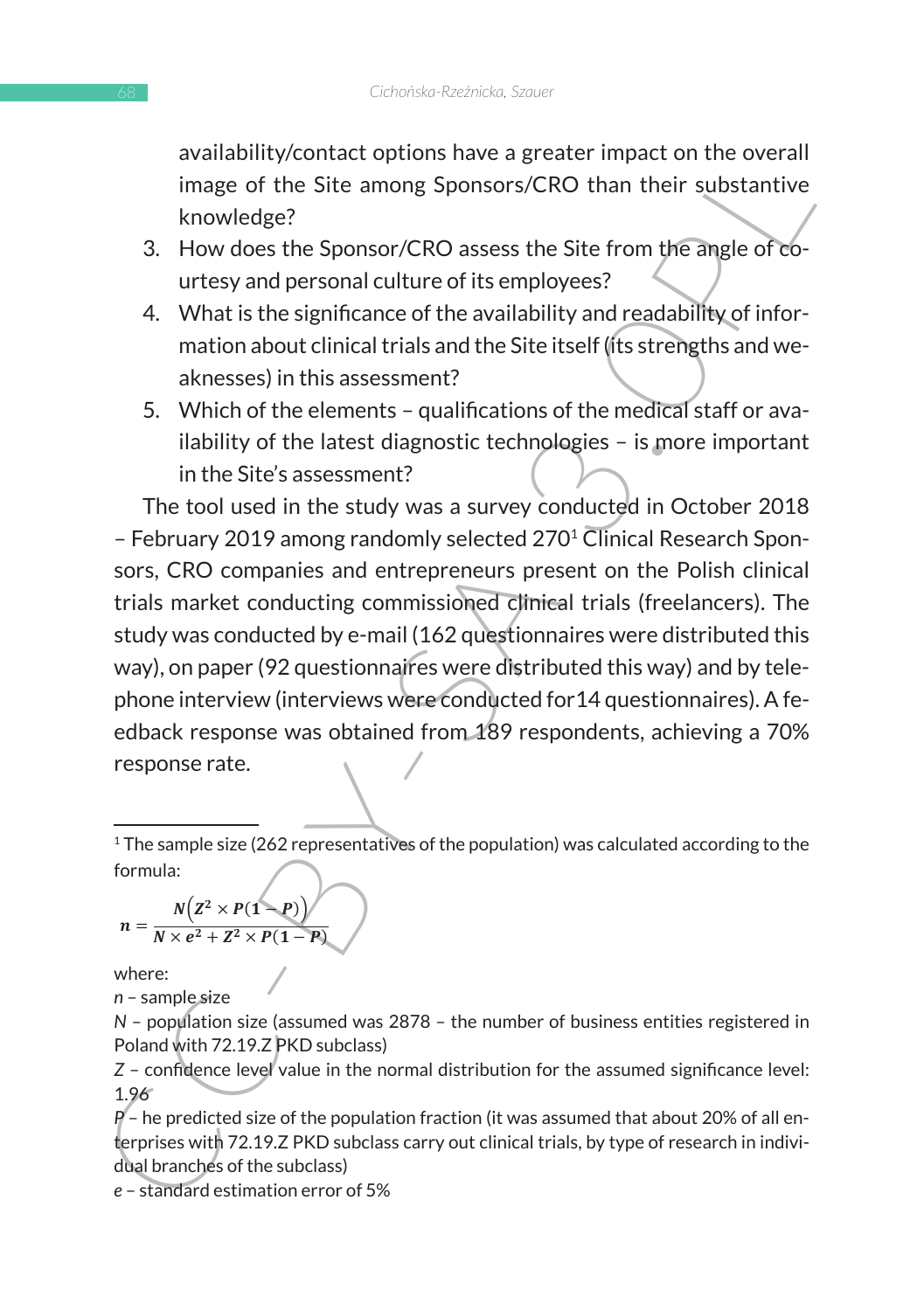#### **Results**

The vast majority of respondents were CRO companies  $-67\%$  of all respondents, followed by Sponsors – 29% of respondents, and persons offering on-demand clinical trials – 4% of respondents. The territory of operation of the assessment units is presented in Diagram 1.



In the case of units operating internationally out of 134 examined, almost 70% of respondents gave the Site an overall rating of 4 (on a scale of 1-5, where 1 is the lowest and 5 the highest). Over a half of the respondents considered that Polish Sites are competently weaker than foreign Sites, while every fifth respondent rated Polish Sites as good as Sites in other countries. Among the remaining answers, there were 27 claims that national Sites are better organised than those of international reach.

Among the 55 respondents whose facilities conduct clinical trials only on the territory of the Republic of Poland, the highest possible overall rating prevailed, i.e. 5 (85% of respondents in this group). The vast majority of respondents assessd Polish Sites as better organised than the international ones – Diagram 2.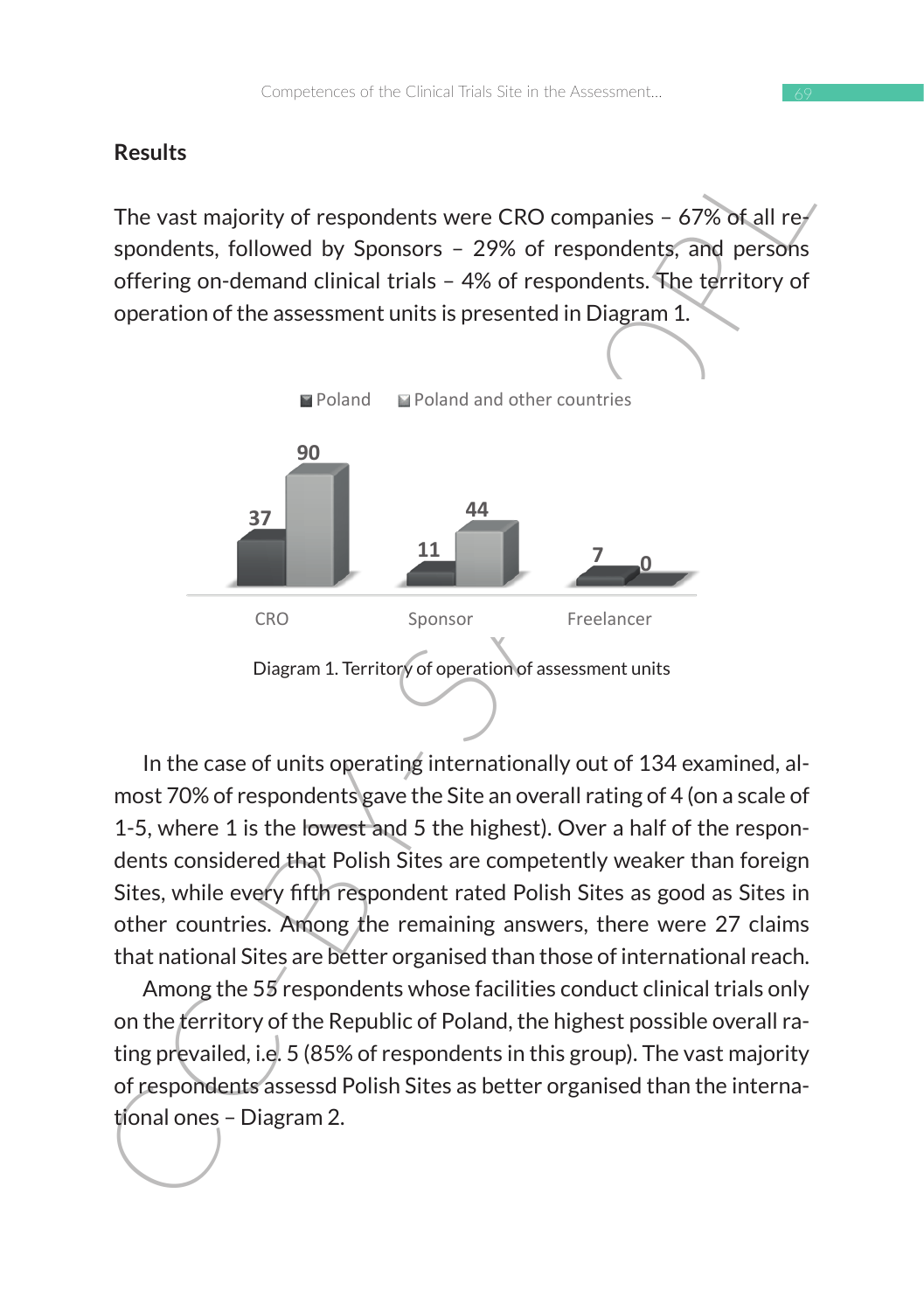

Diagram 2. Site evaluation depending on the operating range of the assessment unit Diagram 2. Site evaluation depending on the operating range of the assessment unit

The list of scores obtained for each of the components of the Clinical Research Site assessment is presented in Table 1. The highest number of maximum ratings – 10 points – from respondents (137 maximum ratings) were obtained by managerial staff qualifications, while the lowest the time of service of the trial – only 13 maximum ratings. The average rating of both components is 9 and 6, respectively – tables 1 and 2 and Diagram 3 present the detailed distribution of scores.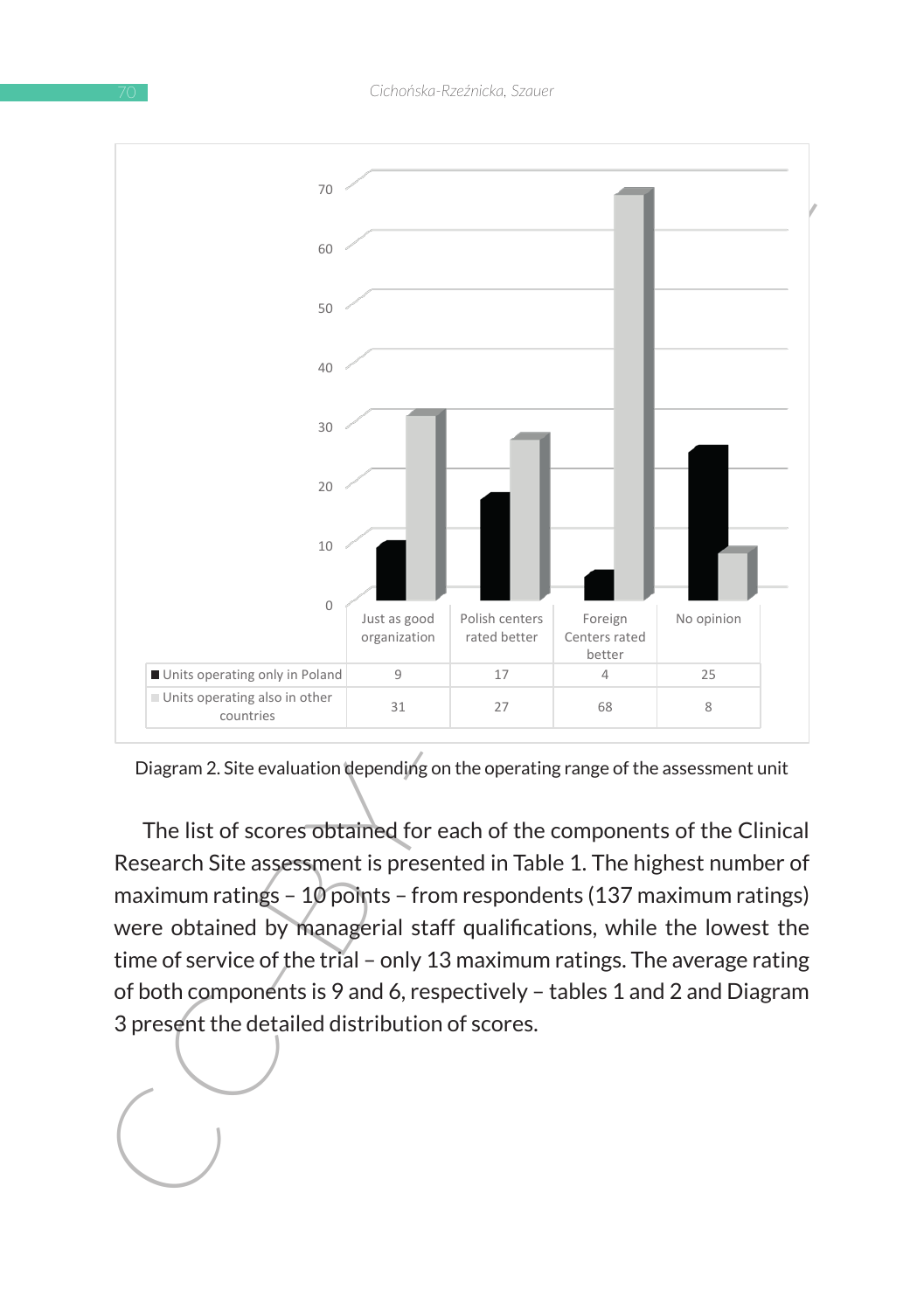| Table 1. Average grade received for each component of the Site's rating |  |  |
|-------------------------------------------------------------------------|--|--|
|                                                                         |  |  |

| <b>FACTOR</b>                                                                   | <b>AVERAGE</b><br><b>GRADE</b> |
|---------------------------------------------------------------------------------|--------------------------------|
| Service time                                                                    | 6                              |
| Professionalism                                                                 | 8                              |
| Staff knowledge level                                                           | 8                              |
| Kindness and personal culture of staff                                          | 8                              |
| Readability and availability of information on clinical trials in the Site      | $\overline{7}$                 |
| Contact availability                                                            | 8                              |
| Technological capabilities (apparatus, possibility of performing<br>procedures) | 9                              |
| Qualifications of medical staff                                                 | 9                              |
| Site organisation                                                               | 8                              |
|                                                                                 |                                |
|                                                                                 |                                |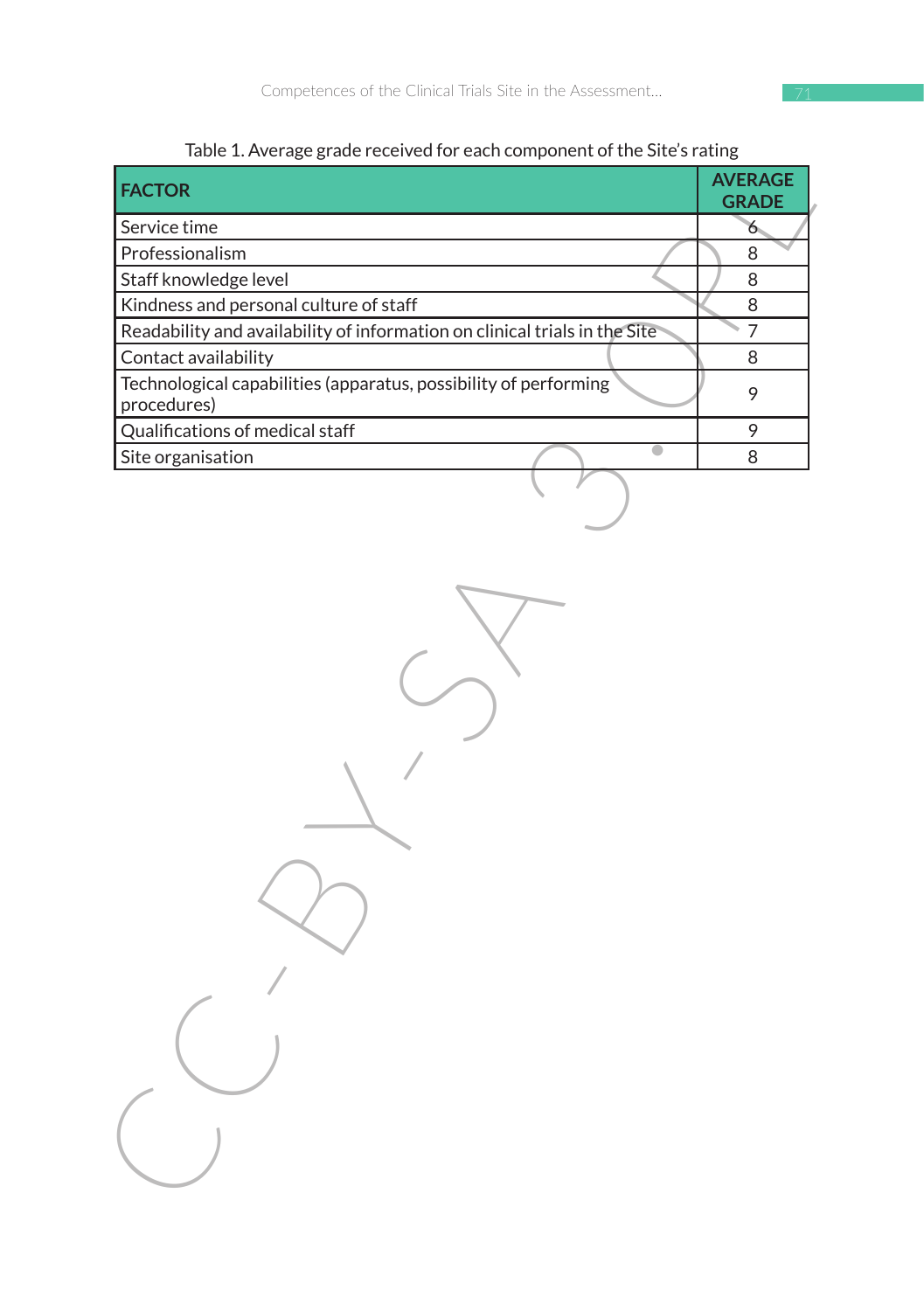|                                                                                                                             | ORGANI-<br>SATION<br><b>SITE</b>                                                                                            | $\circ$                  | S                        | $\mathbf{\Omega}$        | 5              | 15              | $\overline{61}$ | $\frac{6}{1}$  | 38       | $\overline{42}$ | 46             |  |
|-----------------------------------------------------------------------------------------------------------------------------|-----------------------------------------------------------------------------------------------------------------------------|--------------------------|--------------------------|--------------------------|----------------|-----------------|-----------------|----------------|----------|-----------------|----------------|--|
|                                                                                                                             | CAL STAFF<br><b>CATIONS</b><br>OF MEDI-<br><b>QUALIFI</b>                                                                   | $\circ$                  | $\circ$                  | $\overline{\phantom{0}}$ | ω              | $\check{\circ}$ | $\infty$        | $\sigma$       | 11       | $\overline{4}$  | 137            |  |
| $\mp$ able 2. Summary list of scores obtained by individual elements affecting the evaluation of the Clinical Research Site | CAPABILITIES<br><b>MING PROCE-</b><br><b>APPARATUS,</b><br>OF PERFOR-<br>POSSIBILITY<br><b>TECHNO-</b><br>LOGICAL<br>DURES) | $\circ$                  | $\circ$                  | $\circ$                  | $\overline{ }$ | 4               | ${}^{\circ}$    | $\overline{C}$ | 11       | 34              | 121            |  |
|                                                                                                                             | <b>AVAILA-</b><br>BILITY<br>CON-<br><b>TACT</b>                                                                             | $\sim$                   | $\overline{\phantom{0}}$ | $\sim$                   | S              | $\overline{C}$  | $\overline{4}$  | $\frac{8}{18}$ | 29       | 33              | 77             |  |
|                                                                                                                             | <b>BILITY OF</b><br><b>LITY AND</b><br><b>THE SITE</b><br><b>READABI</b><br><b>AVAILA-</b><br>MATION<br>INFOR-<br>ABOUT     | S                        | $\mathbf{\Omega}$        | 13                       | 12             | 12              | $\overline{20}$ | $\frac{8}{2}$  | 28       | 34              | 39             |  |
|                                                                                                                             | KINDNESS<br><b>AND PER-</b><br>CULTURE<br><b>OF STAFF</b><br>SONAL                                                          | $\overline{ }$           | $\overline{\phantom{0}}$ | 0                        | 5              | $\frac{1}{6}$   | 29              | ₫              | 22       | 43              | 58             |  |
|                                                                                                                             | STAFF<br>KNOW-<br>LEDGE<br><b>LEVEL</b>                                                                                     | $\overline{\mathsf{c}}$  | 5                        | m                        | $\Omega$       | 15              | 17              | 24             | 20       | 43              | 48             |  |
|                                                                                                                             | PROFES-<br>SIONA-<br><b>LISM</b>                                                                                            | $\sim$                   | ø                        | $\overline{\phantom{0}}$ | $\circ$        | P               | 5               | 43             | 35       | 34              | 63             |  |
|                                                                                                                             | <b>SERVICE</b><br><b>TIME</b>                                                                                               | $\sigma$                 | 4                        | 12                       | 33             | $\overline{ }$  | 11              | 34             | 38       | 28              | 13             |  |
|                                                                                                                             | <b>GRADE</b>                                                                                                                | $\overline{\phantom{0}}$ | $\mathbf 2$              | က                        | 4              | 5               | ∾               | r              | $\infty$ | $\circ$         | $\overline{C}$ |  |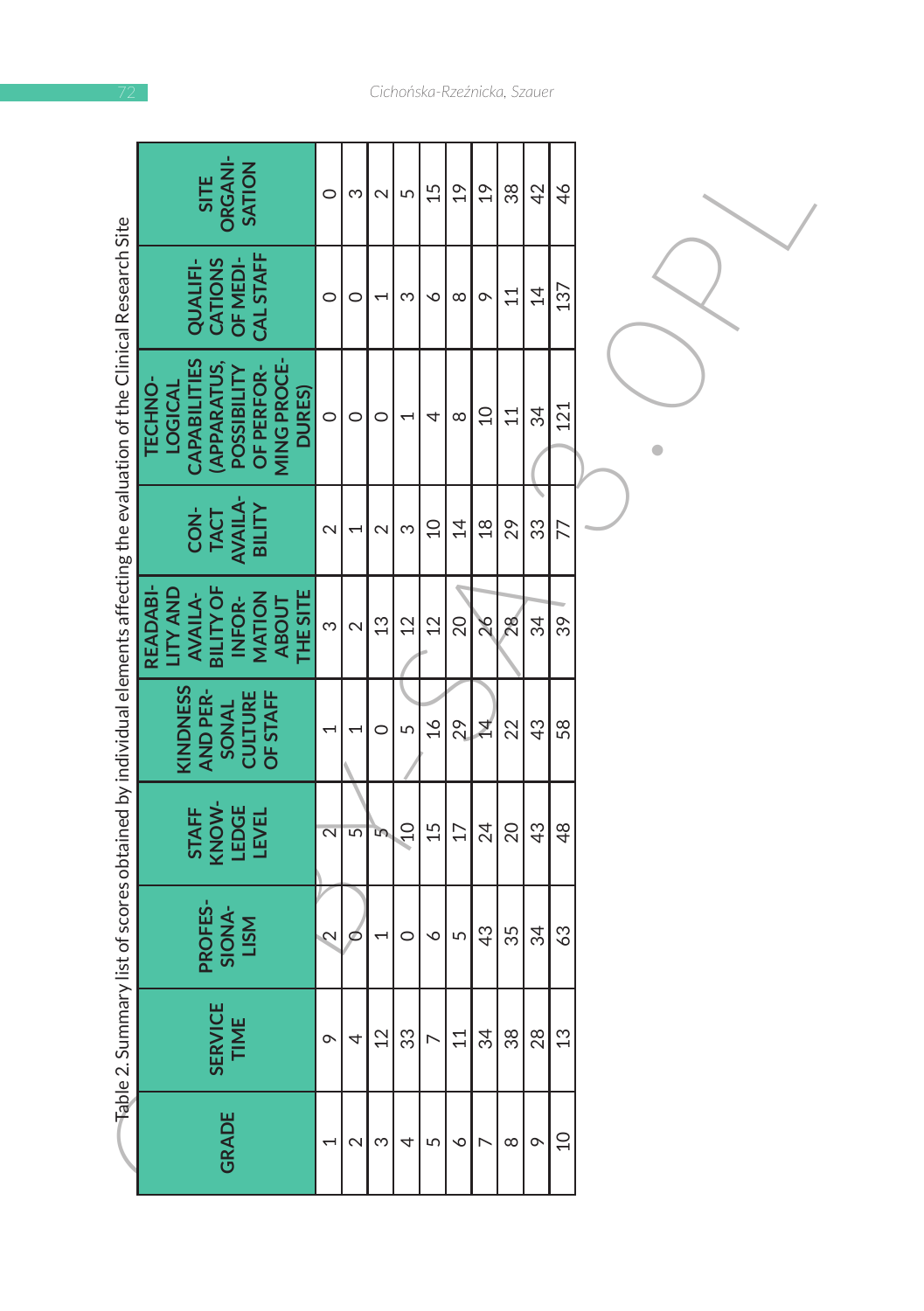Competences of the Clinical Trials Site in the Assessment…



#### **Discussion and Conclusions**

Example the state of the state of the state of the state of the state of the state of the state of the state of the state of the state of the state of the state of the state of the state of the state of the state of the st Based on the results of the survey, it should be stated that the majority of clinical trials are conducted by international units. The main determinant of this situation is the universal and multiple-site nature of most clinical trials. Therefore, it can be assumed that the assessment of the Clinical Research Site largely depends on the scope of activity of the company conducting the given research. Negative assessment of the site conducting the survey on a national scale is primarily related to the unfavourable result of comparing it to other facilities of this type outside Poland. On this basis, it can be concluded that the national Sites are still imperfect: they need to be systematised and finally unified in organisational terms – both on the part of the sites themselves and the legal regulations. Without these changes, they will still be rated worse than the international ones.

## **The impact of the soft competences of the employees of Clinical Research Sites on the assessment of cooperation with the Site**

According to the results of the study, the professionalism and all soft skills of the employees of Clinical Research Sites are important and af-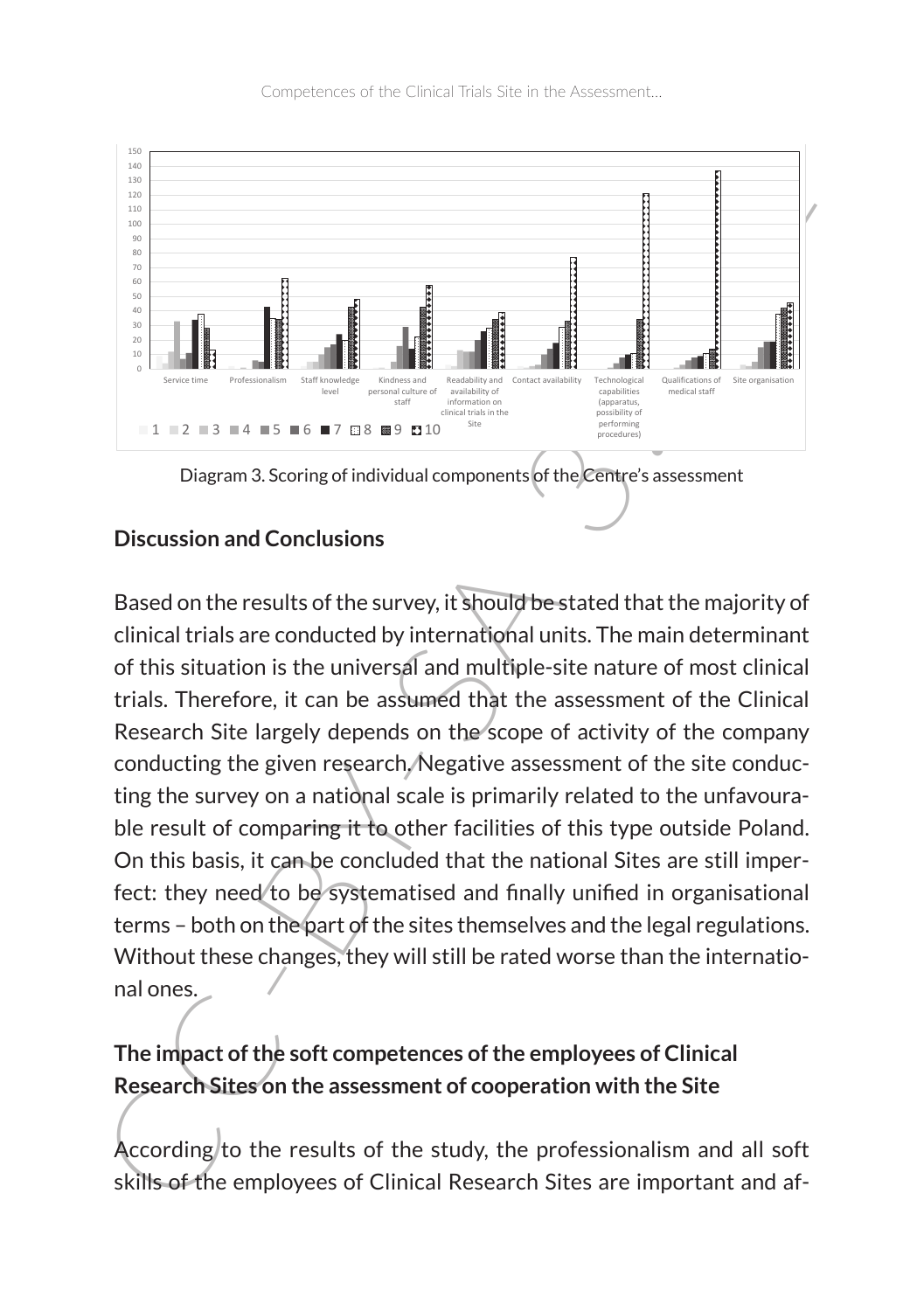fect its overall assessment. However, the substantive knowledge of employees is still rated the highest. In addition, the results of the study showed that the knowledge of medical staff and administrative employees of the surveyed Sites is at a high level and is positively assessed by respondents. Therefore, it should be concluded that the most accurate way to improve the overall assessment of the Site is to focus efforts and training on education, raising technical and technological qualifications and competences.

## **Assessment of the Site by the Sponsor/CRO in terms of the personal culture of the site's employees**

Fig. to twell all assessment. Thowever, the sousstantive knowledge on<br>employees is still rated the highest. In addition, the results of the study<br>showed that the knowledge of medical staff and administrative employes<br>resor The broadly understood personal culture in the presented study was defined as the ability to act adequately to the situation in accordance with the principles of savoir-vivre, generally accepted social norms and respect for other people. It consists not only of intellectual values and emotional intelligence, but also: morality, learned behaviour patterns, personality, communication skills, self-control, as well as care for personal hygiene and health [11]. Given the high prestige of clinical trials, the results of the study are surprising. The respondents assessed the importance of the personal culture of the employees of the Site (with whom they often have contact only by phone) on average at 8/10. This means that it is still not a priority aspect not only for the Site itself, but also for its employees.

### **The impact of the availability and readability of information on clinical trials and the Site itself on its overall assessment**

Clinical trials are a highly innovative field. It is even more surprising that the use of new technologies and communication routes is uneven at individual stages of the research. While conducting the research itself, medical and information technologies are used (diagnostics, documentation), in the research administration, knowledge about the Site and broadly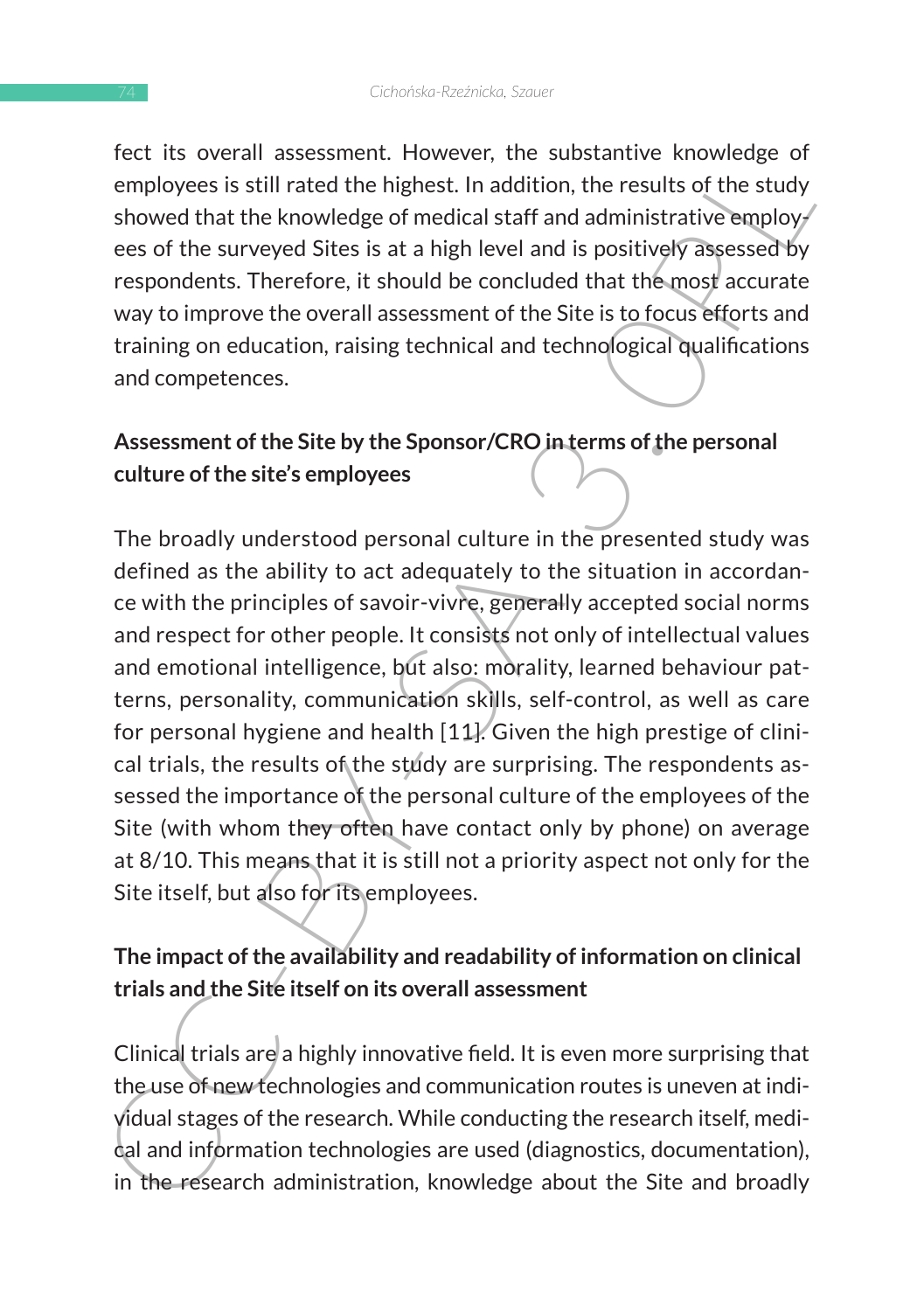incrision in a kerup; the average laring on intornates interpretical information accession in the solution is only 7. The solution to the problem may be the introduction of appropriate software, as well as a review of the understood marketing, the average rating of information accessibility is only 7. The solution to the problem may be the introduction of appropriate software, as well as a review of the number of people employed to handle the research. Often, a dozen or so years pass from the Sponsor's search for information about a potential Site until the closure of the research, so the most advisable is the proportionality of employment growth to the number of opened projects. This is confirmed by the results of international studies in the field of "tracking clinical trials" [12]. To facilitate the availability and readability of information on clinical trials, followed by a comparative analysis of the frequency of publication of clinical trial results by academic institutions and private companies, two solutions are recommended: improving the links between registration and publication, for example through institutional policies for academic institutions and private companies, and comprehensive and transparent research reporting [13,14].

## **Strengths and weaknesses of the Sites**

The results of the study clearly show that the weakest element of handling a clinical trial at the Site is the long time it took to carry out administrative procedures. It is true that the decision to start the trial, sign a contract or prepare appropriate documentation are highly complex and legally bound processes, but appropriate technological solutions and modification of the work organisation system can have a positive impact on this aspect of the trial. Similar results are presented in the study recommending the use of outsourcing strategies and IT technologies in clinical trials [15].

In turn, the strongest side of the Clinical Research Site is the perfectly educated medical staff with appropriate knowledge, experience and qualifications, enabling impeccable performance of the examination, compliance with the law, protocol, and out of concern for patient safety. The Site is likewise highly rated in terms of medical technologies, i.e. availability of diagnostic equipment and readiness to introduce further innovative solutions.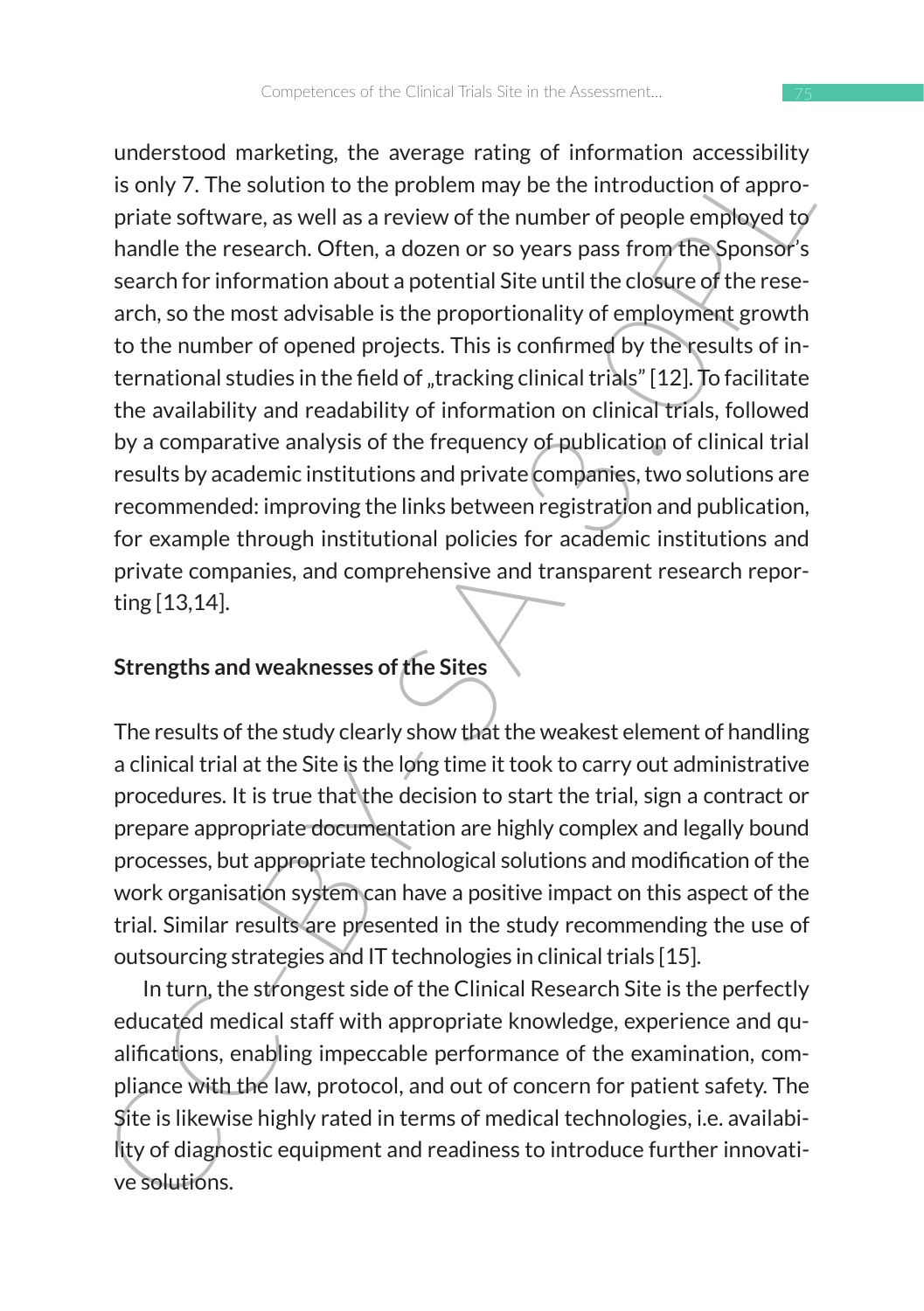because initial unitarizes and research persists. Show that we held trails taff often rotate between the Sites, The Clinical Trials Transformation Initiative (CTTI) was created due to the need to understand the causes of h Because international research results show that well-educated clinical trial staff often rotate between the Sites, The Clinical Trials Transformation Initiative (CTTI) was created due to the need to understand the causes of high migration rates among researchers who conduct clinical trials regulated by American Food and Drug administration in research sites. Because the researcher's knowledge and experience directly affect the quality and ultimate success of clinical trials, researcher marketing has important implications for the research company as well as patients and other stakeholders who depend on the results of clinical trials. The CTTI team used the findings from quantitative and qualitative research, as well as input from an expert meeting with many stakeholders to outline key researchers' concerns and recommend practical action-based solutions. The recommendations focus on strengthening four key categories of on-site research activities: developing research infrastructure and on-site staff, optimising research performance and research, improving site budget development and contract negotiations, and discovering additional testing opportunities [16].

### **Impact of qualifications of medical staff and availability of new diagnostic technologies on assessment of the Site**

The results of the conducted surveys clearly indicate an even distribution of the assessment of the qualifications of the medical staff and the technological capabilities of the Site. Both aspects received high scores – average evaluation of 9. Undoubtedly, these are the two most important factors for the Sponsor/CRO which build a positive image of the Clinical Research Site.

# **Possibilities of Sponsors/CRO participation as equal partners in remodelling of the Clinical Research Site**

The proposed changes, unfortunately submitted only in 6 cases, concerned: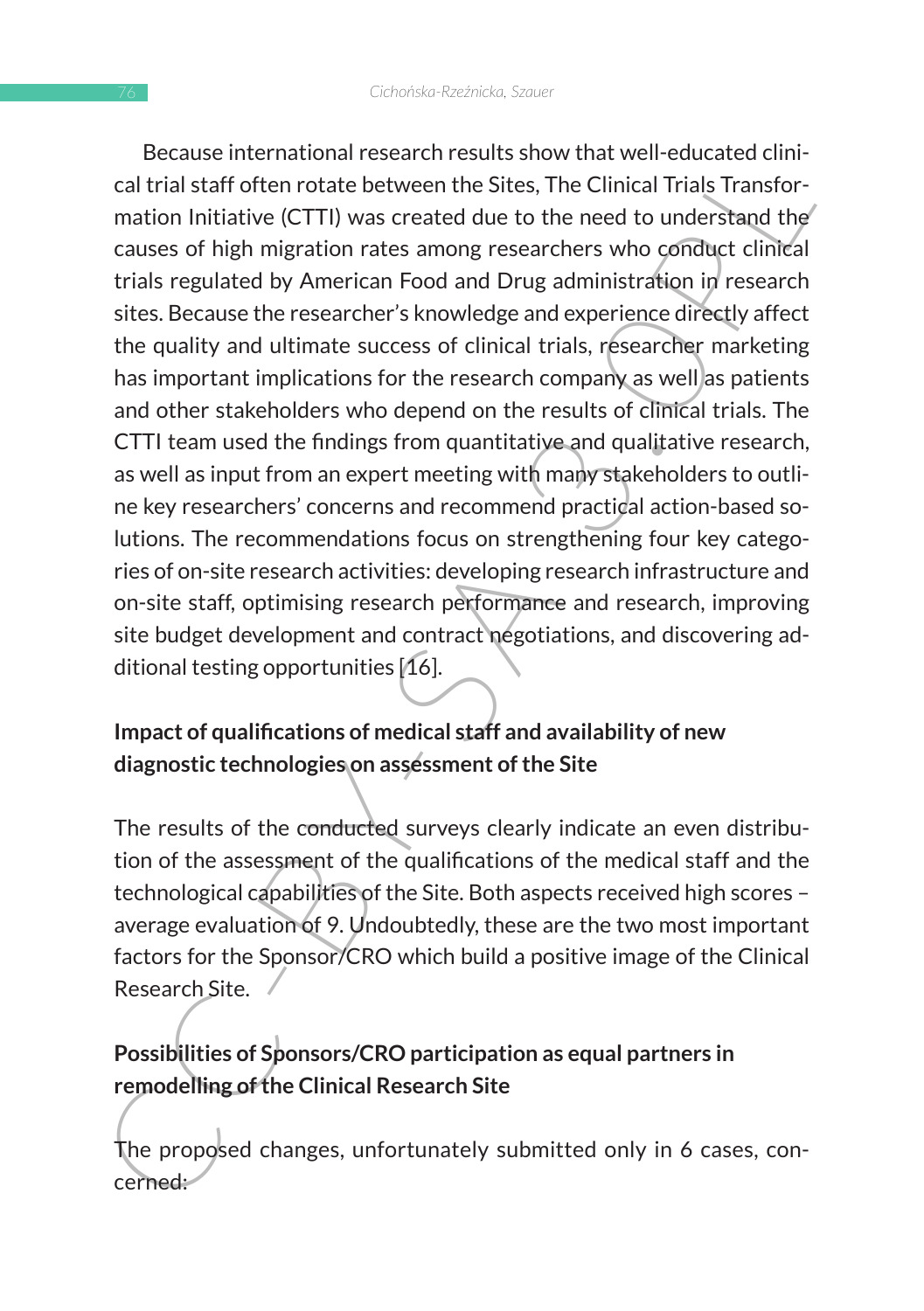- waiting time for administrative activities ("would significantly improve the terms of cooperation if the conclusion of the contract for the examination did not last so long", "please reduce the waiting time for decisions of the legal department", "my proposal – more people to work"),
- the possibility of contacting representatives of the Site ("(...) on--call duty of the person responsible after the hospital administration's working hours"), and
- watum univariated watch and the conduct substitute of the conduct provide terms of cooperation if the conduction of the contract<br>for the examination did not last so long", "please reduce the way<br>ting time for decisions • the possibility of performing diagnostic procedures and the scope of health services provided ("I suggest considering making PETA<sup>2</sup> available for examinations, because separate contracting and transport of the patient increases costs and causes logistic difficulties" "We also conduct phase II-IV clinical research in allergology: is it possible to conduct such a study at your place?")<sup>3</sup>. Unfortunately, the results of the study indicate that only slightly more than 3% of the respondents decided to propose solutions leading to improvement in the functioning of the Clinical Research Site. This is an alarmingly low result, taking into account the potential benefits of dialogue between the parties, which proves that the model of joint work of different organisations while modernising the area of clinical trials on many levels is still in the theoretical phase.

International research in this area shows the need to create an academic research organisation in each country in order to efficiently design, conduct, coordinate and analyse clinical research, the so-called centre for clinical trials and data coordination [17].

The attempt to answer the research questions asked on the basis of the collected survey results and suggestions of people who cooperate with the Clinical Trials Site on a permanent basis, it should be stated that

 $2$  Refers to the possibility of performing the Positron Emission Tomography on Site.

<sup>&</sup>lt;sup>3</sup> Quotes from questionnaires received, the original spelling was retained.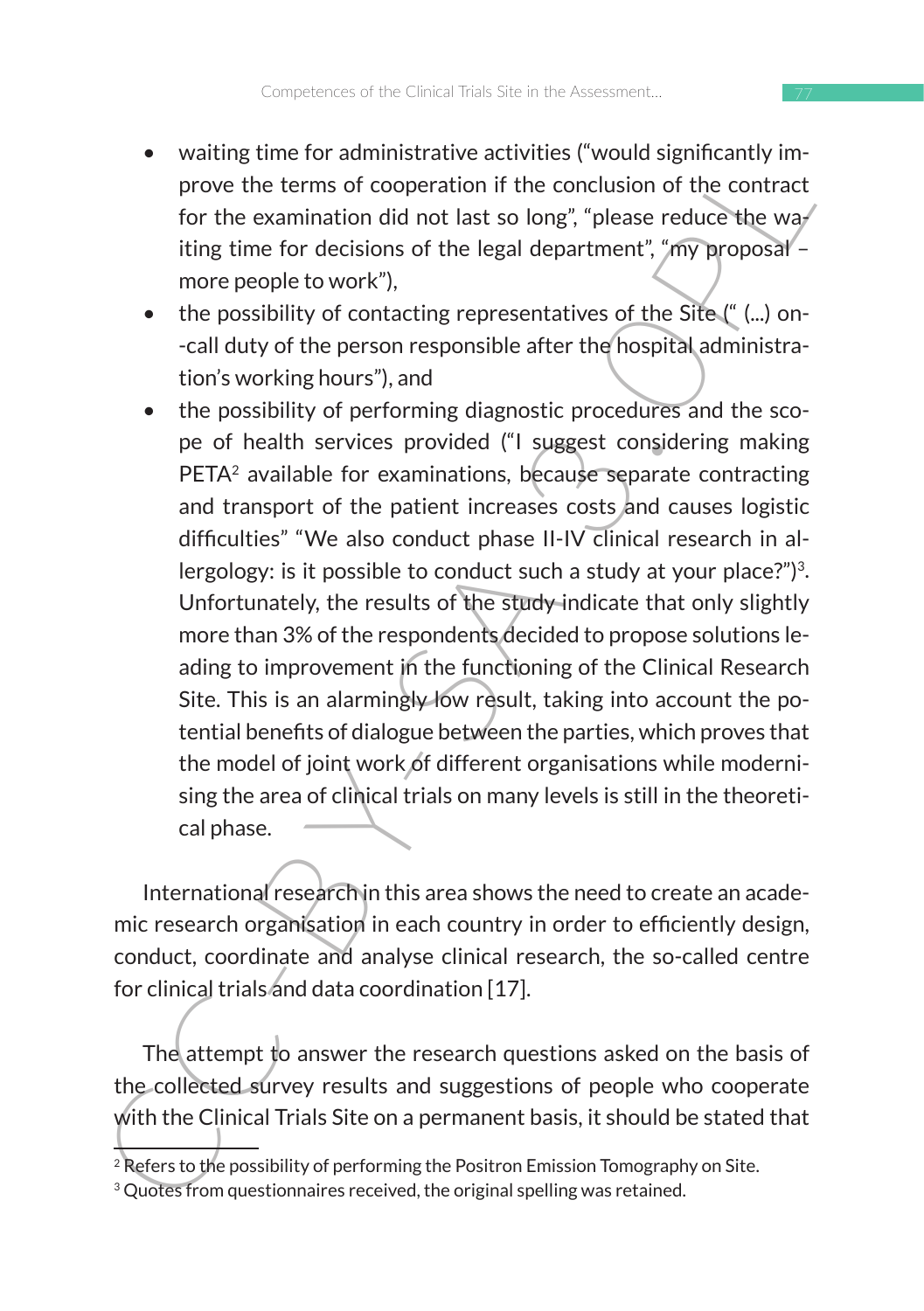with the Clinical Trials Site Is a Jarry mighty rate of the spherical theories and the spherical trials of the spherical tradition of the Spherical Trials and the Step site equipment. The business approach to the Sponsor/C while the Clinical Trials Site is a fairly highly rated health care facility, the main advantage is the qualified medical staff working on modern diagnostic equipment. The business approach to the Sponsor/CRO and the Site as contractors and business partners is only in the initial phase – one can be sure that, as in other sectors of the economy, this area will change too, but at present it should be stated that the value of the Clinical Trial Site is defined by the level of education of the scientific staff and technological advancement of the diagnostic equipment possessed, with a less significant impact on the quality of mutual contractual relations.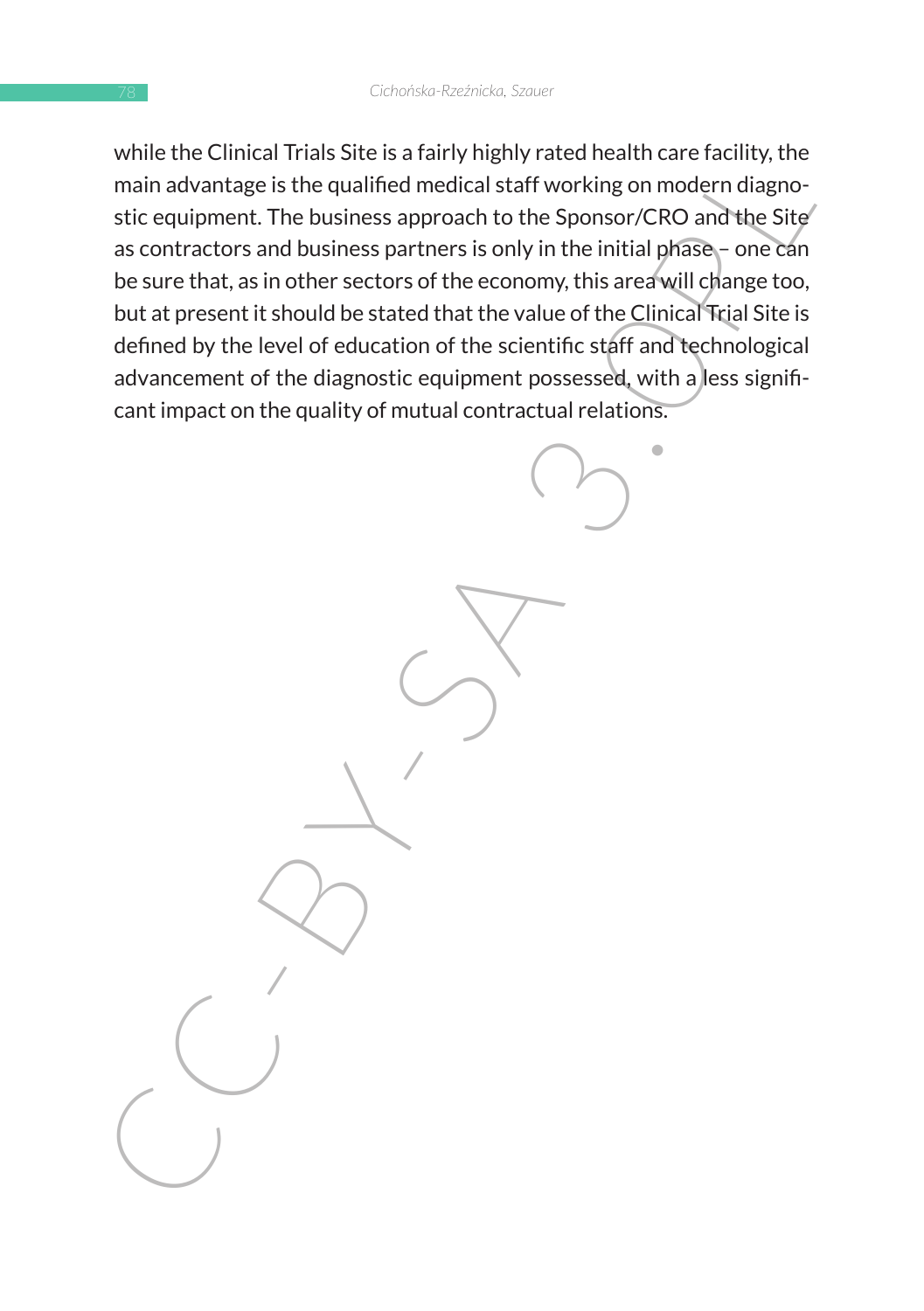#### **References**

1. Ustawa Prawo Farmaceutyczne z dnia 6 września 2001 (Dz.U. z 2016 r. poz. 2142, t.j.), art. 2, pkt 2.

2. Brodniewicz T, ed. Badania kliniczne. Warszawa: CeDeWu.pl Sp. z o.o; 2015.

3. Kuczur T, Wąsik D. Badania kliniczne produktów leczniczych i wyrobów medycznych – zagadnienia prawne. Warszawa: Wolters Kluwer SA; 2016.

4. www.dobrebadanie.pl/aktualnosci/article/3833-cele-badan-klinicznych.html [cited 11.05.2019].

5. www.badaniaklinicznewpolsce.pl/o-badaniach-klinicznych/podstawowe-informacje/dlaczego-prowadzi-sie-badania-kliniczne.html [cited 11.05.2019].

References<br>
1. Ustawa Prawo Farmaceutyczne z dnia 6 września 2001 (Dz.U. z 2016 p/<br>
poz. 2142, t.j.), art. 2, pkt 2.<br>
2. Brodniewicz T, ed. Badania kliniczne. Warszawa: CeDeWu, PNSp. z o.o;<br>
2015.<br>
3. Kuczur T, Wąsik D. Ba 6. Badania Kliniczne w Polsce. Raport na zlecenie Związku Pracodawców Innowacyjnych Firm Farmaceutycznych INFARMA. Stowarzyszenia na Rzecz Dobrej Praktyki Badań Klinicznych w Polsce GCPpl oraz Polskiego Związku Pracodawców Firm Prowadzących Badania Kliniczne POLCRO; 2015; Warszawa.

7. Final report on the adaptive pathways pilot. European Medicines Agency. Londyn; 2016.

8. Rozporządzenie Parlamentu Europejskiego i Rady Unii Europejskiej nr 536/2014 z dnia 16 kwietnia 2014 r. w sprawie badań klinicznych stosowanych u ludzi oraz uchylenia dyrektywy 2001/20/WE (Dz.U. UE nr L<sub>158</sub> z 27.5.2014), art. 17.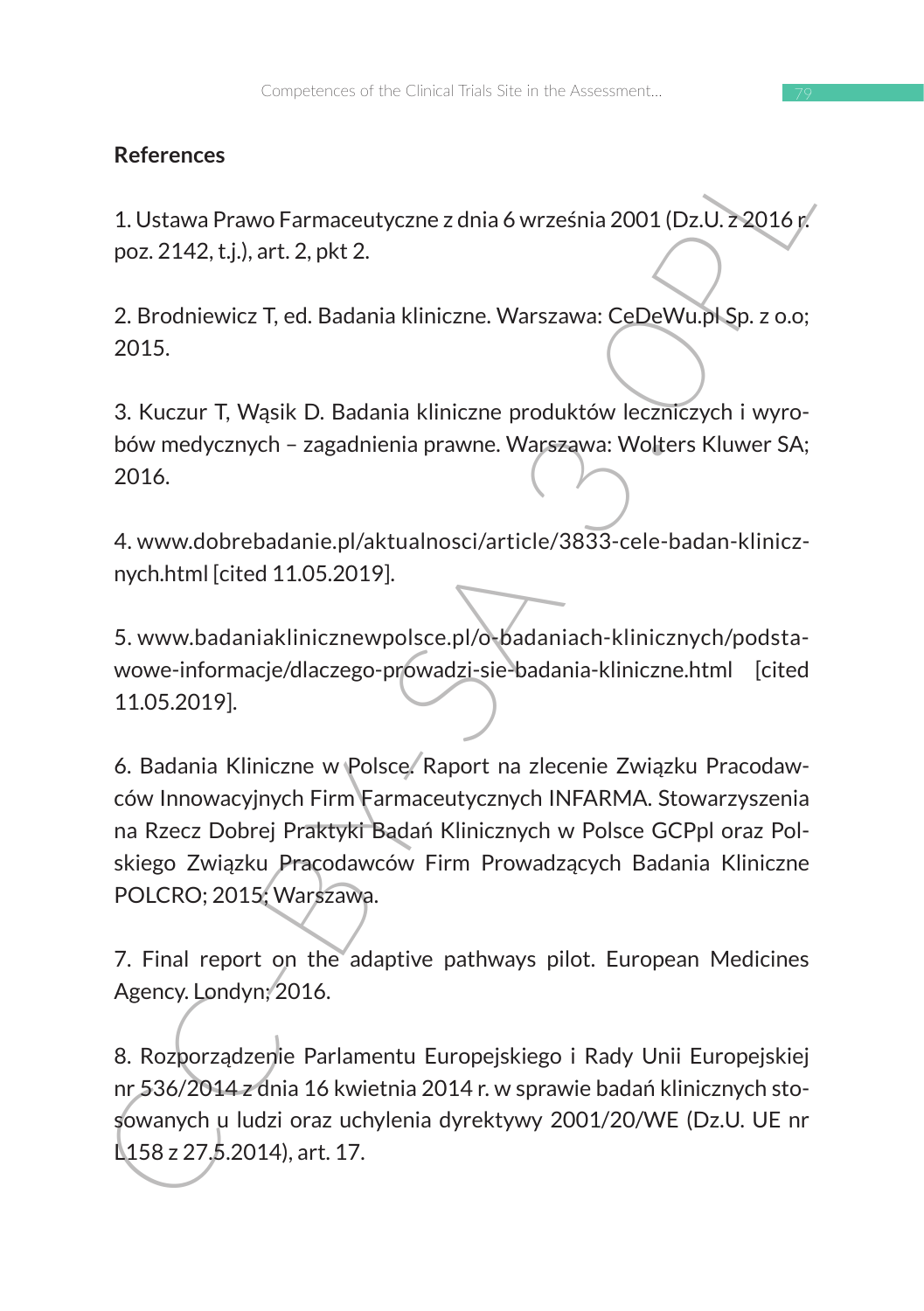9. Deklaracja Helsińska Światowego Stowarzyszenia Lekarzy (WMA1). Etyczne zasady prowadzenia badań medycznych z udziałem ludzi. Przyjęta przez 18 Zgromadzenie Ogólne Światowego Stowarzyszenia Lekarzy (WMA); Helsinki, Finlandia, czerwiec 1964 r. i zmieniona przez (…) 64 Zgromadzenie Ogólne WMA; październik 2013; Fortaleza, Brazylia.

10. www.clinicaltrials.gov/ct2/resources/download#DownloadAllData [cited 08.2019].

11. Hallsworth M. Supporting efficient and effective clinical research in the UK. Warszawa; 2016.

9. Jositaral entshinska a wintúwego Suowarzyszelma Lekarzy (wwintiji)<br>Etyczne zasady prowadzenia badań medycznych z udziałem ludzi. Przy-<br>jęta przez 18 Zgromadzenie Ogólne Światowego Stowarzyszelnia Lekarzy (WMA); Helsinki 12. Strech D, Sievers S, Märschenz S, Riedel N, Wieschowski S, Meerpohl J, Langhof H, Müller-Ohlraun S, Dirnagl U. Tracking the timely dissemination of clinical studies. Characteristics and impact of 10 tracking variables, F1000Res 2018 Nov 29; 7: 1863. doi: 10.12688/f1000research.17022.1.

13. Chen R, Desai NR, Ross JS et al. Publication and reporting of clinical trial results: cross sectional analysis across academic medical centers. BMJ 2016; 352: i637. doi: 10.1136/bmj.i637.

14. Miller JE, Wilenzick M, Ritcey N, et al. Measuring clinical trial transparency: an empirical analysis of newly approved drugs and large pharmaceutical companies. BMJ Open 2017; 7(12): e017917. doi: 10.1136/ bmjopen-2017-017917.

15. Stamenovic M, Dobraca A. Benefits of Outsourcing Strategy and IT Technology in Clinical Trials. Acta Inform Med 2017 Sep; 25(3): 203-207. doi: 10.5455/aim.2017.25.203-207.

16. Fordyce CB, Malone K, Forrest A, Hinkley T, Corneli A, Topping J, Roe MT. Improving and sustaining the site investigator community: